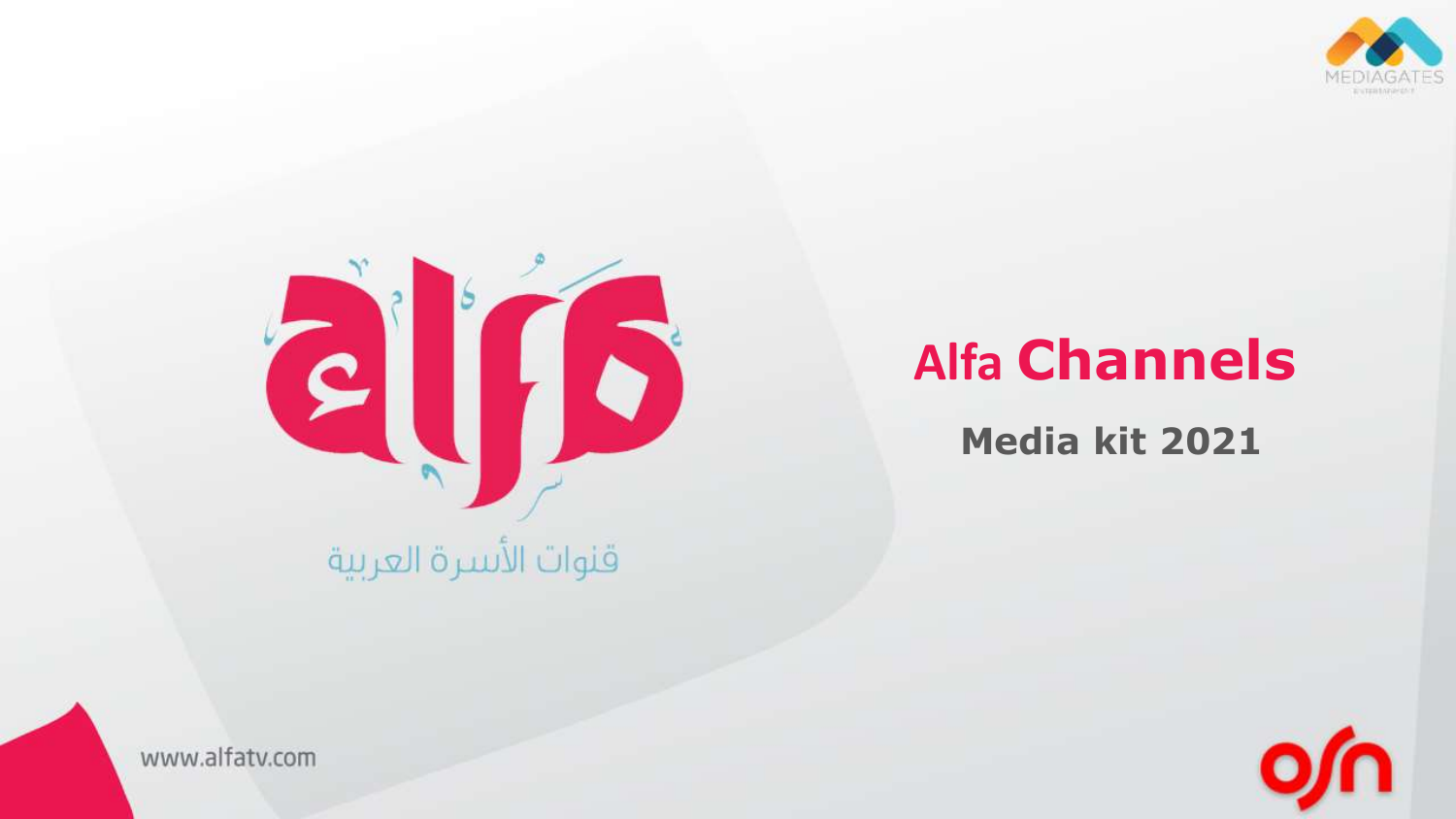# **ABOUT ALFA**

Alfa offers exceptional products and services to the Arab World with great TV for the whole family.

Our brand and product values radiate the passion for excellence & commitment to engaging the regions culture and offering over -the -top programming for Arabic audiences. Our presenters, key programs and well known channels coupled with the Orbit legacy are what make up our success

Alfa is a package offering of 8 premium Arabic channels, managed and produced by Orbit Productions & MediaGates. The Alfa package of Orbit Productions legacy channels is an exclusive bouquet on OSN DTH & other distribution platforms in the region & international markets.

**Alfa channels are available exclusively DTH on and the regions key cable & mobile operators** 





www.alfaty.com

today.

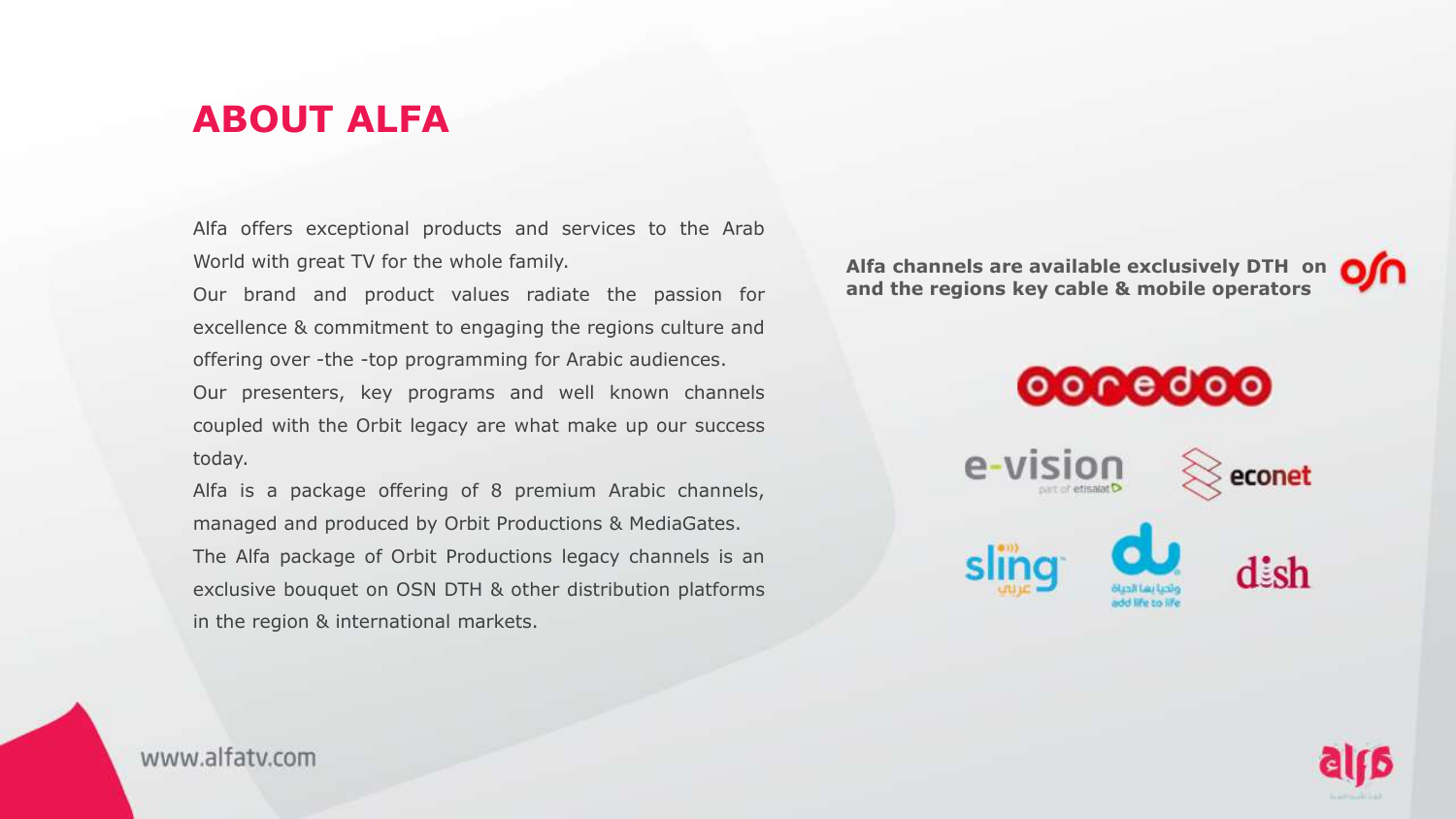

### www.alfatv.com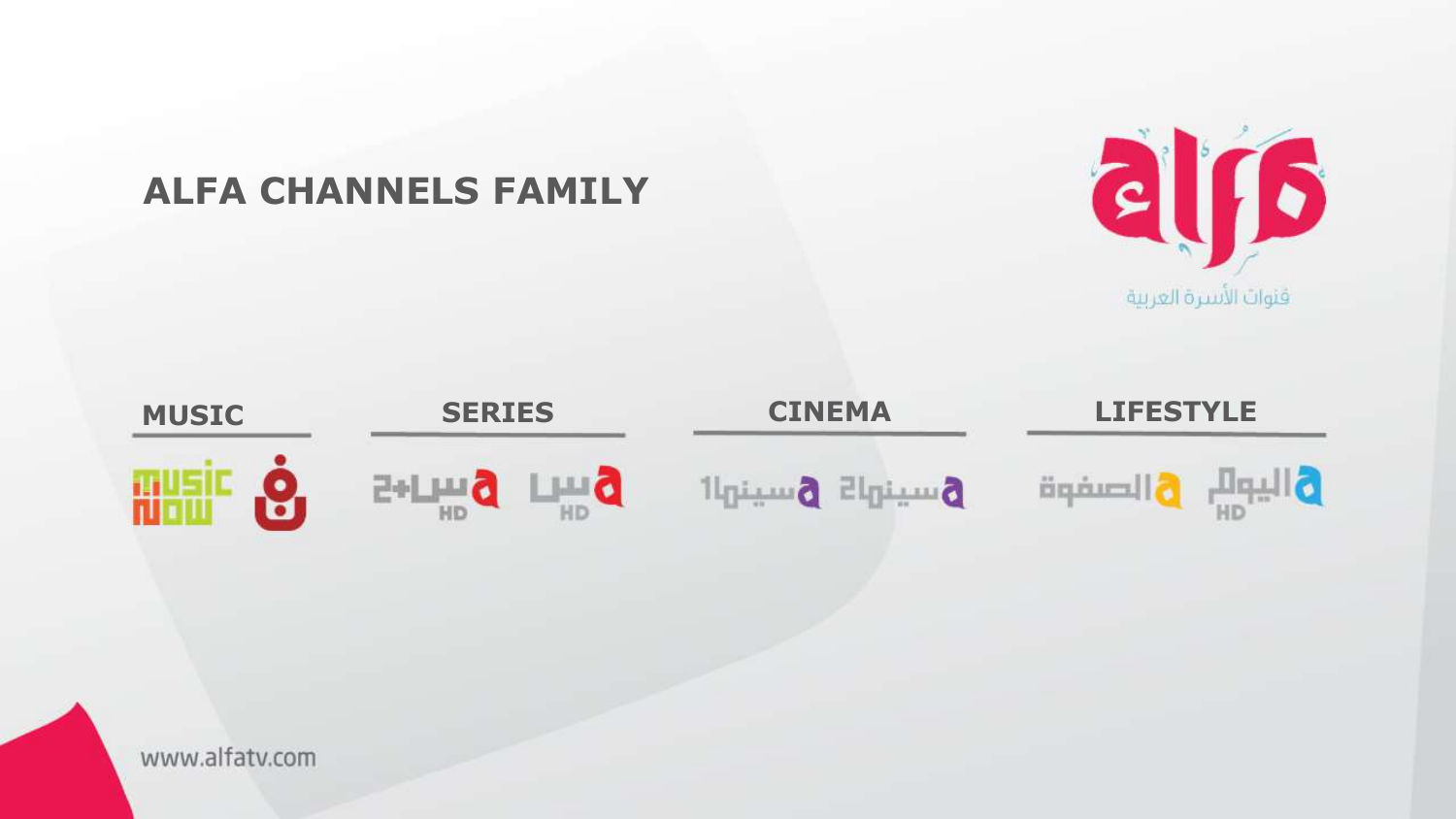### **ALFA AL YAWM HD**

- **EXECT:** Lifestyle, contemporary entertainment and variety channel
- **Regional flavor and style with productions from Beirut and Cairo.**
- **Arabic comedy series, fashion, beauty, cooking, and health programming**
- 30 hours of live programming and talk shows weekly



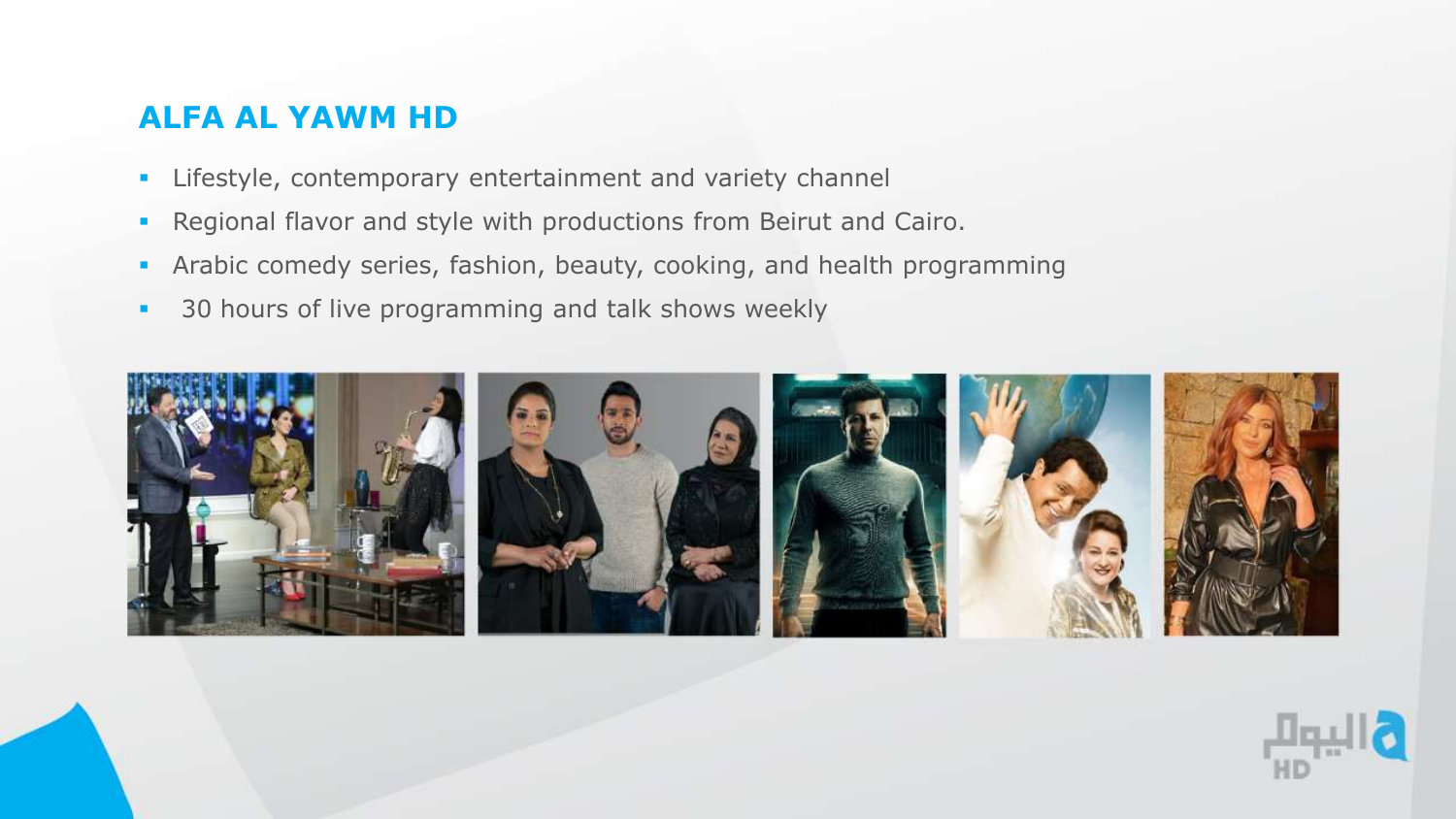### **AL QAHIRA AL YAWM**

- **Entertainment magazine show**
- **Presented by Gamal Enayat, Buthaina Tawakol, Edward & Nancy Magdy**
- **The Egyptian Street pulse**
- Variety of topics: social, financial, medical, religious, sports, beauty, fashion, Art, Comedy, interviews, Stars news and gossip, Cinema & theatre,... In addition to our fixed Cooking Segment.
- 5 Live Episodes weekly **Sunday to Thursday: 19:30 GMT**
- 3 Hours 6 Center Breaks

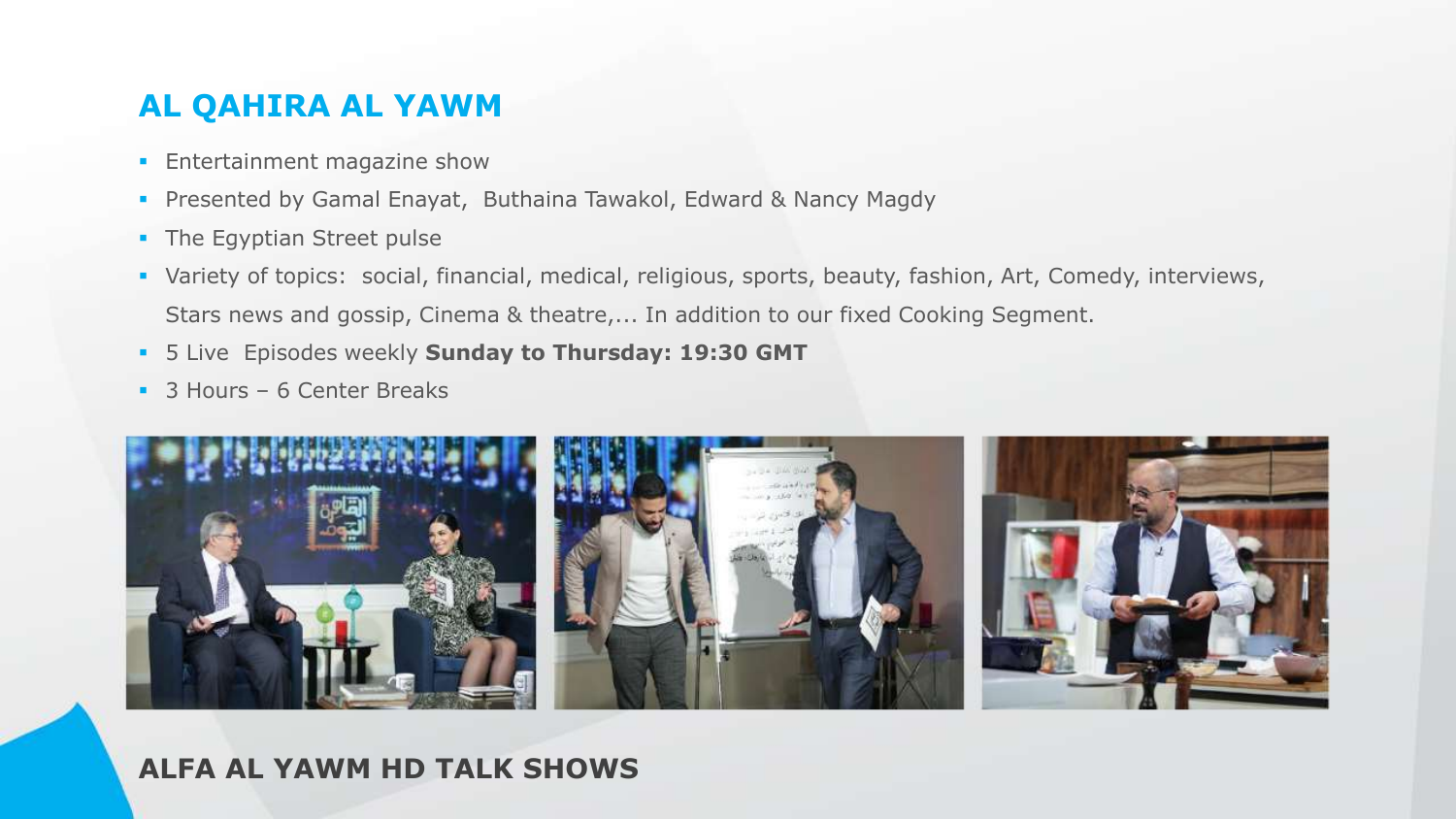# **A'DET SETAAT**

- **EXECUTE:** Live talk-show/debate
- **Hosted by Marwa Sabri**
- **EXECTE CELED FITTE:** Celebrity female guests discuss social, hot, daily issues and topics
- **•** Debate between different generations and backgrounds, opinions...
- **EXECUTE: 1 Live Episode weekly Saturdays 19:30 GMT**
- **2 Hours 4 Center Breaks**

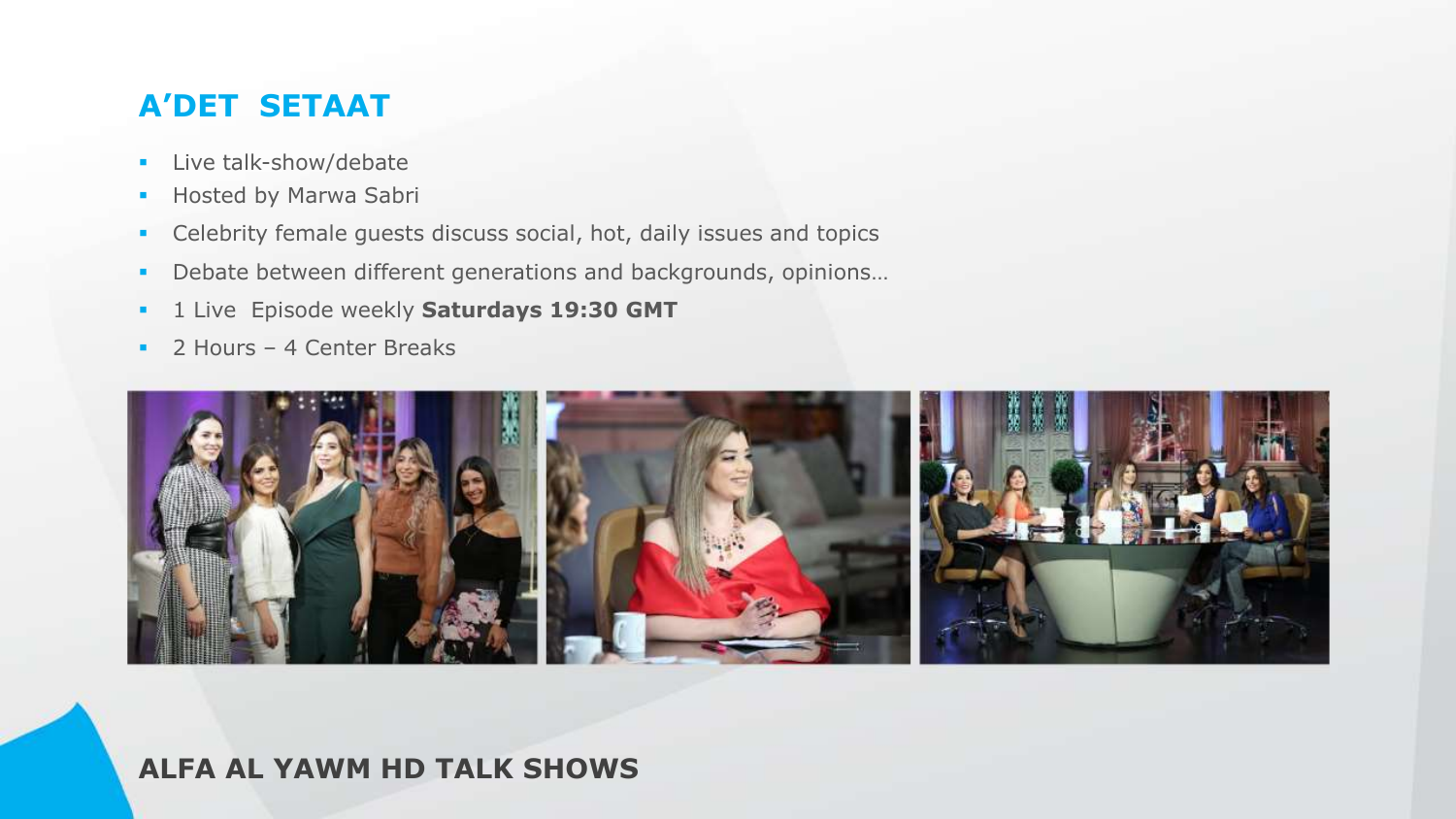### **SHARRAFTOONAA**

- **Entertainment / Social interactive magazine**
- **Presented by Habiba Tarrab, Diana Rizk and Tamar Avakian**
- **One daily main topic that concerns the Arabic viewer**
- **Topics are mostly social, entertainment, medical, cultural or lifestyle related.**
- 4 Live Episode weekly, **Monday to Thursday 14:00 GMT**
- **2 Hours 4 Center Breaks**

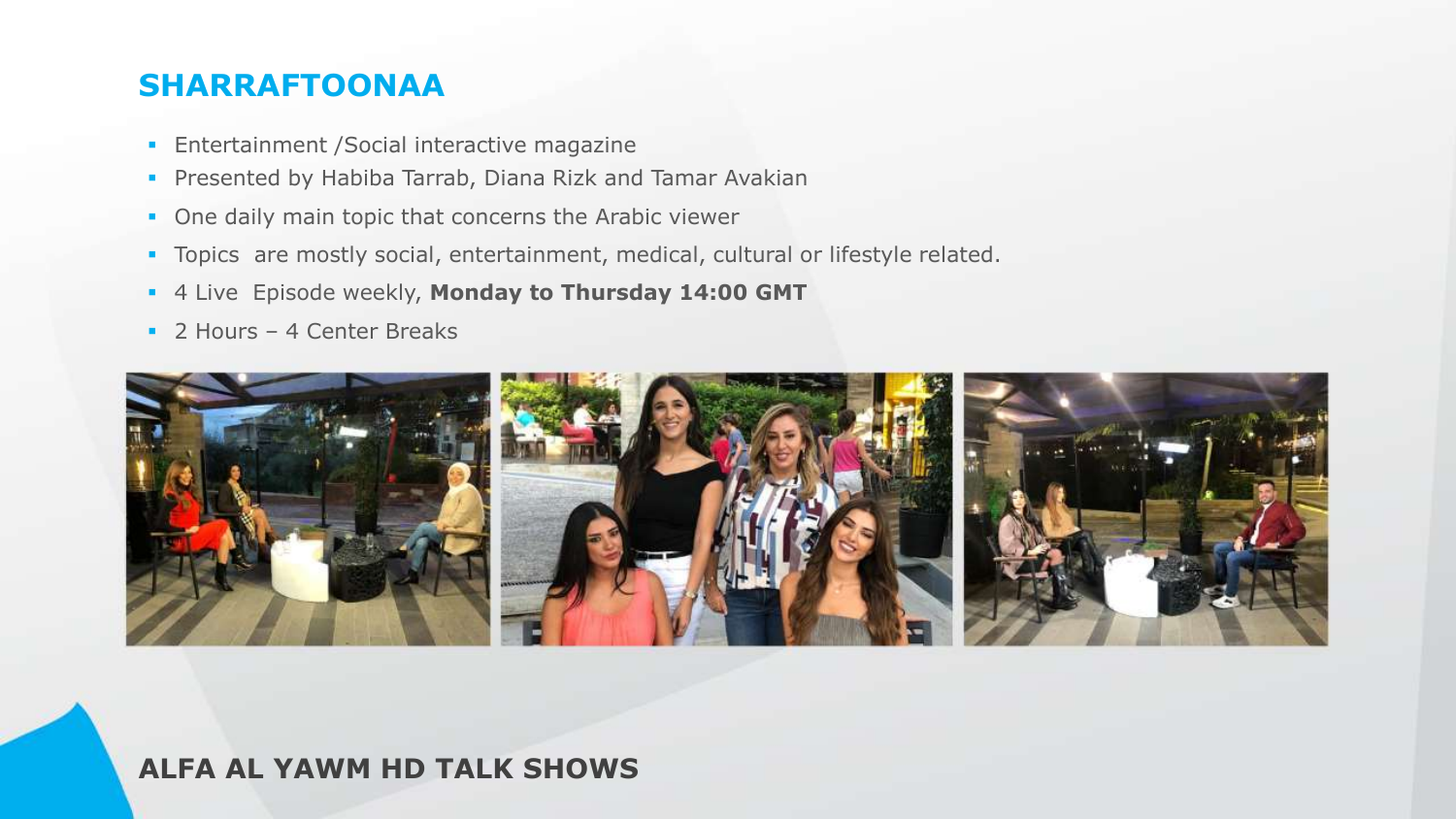# **SHARRAFTOONAA WITH RITA HARB**

- **Entertainment / Social talk-show Live from Beirut**
- **•** Stars, public figures and specialists
- **Eashion, lifestyle, social, current affairs, medical, cultural...**
- **EXECUTE:** 1 Live Episode weekly, Friday 14:00 GMT
- **2 Hours 4 Center Breaks**

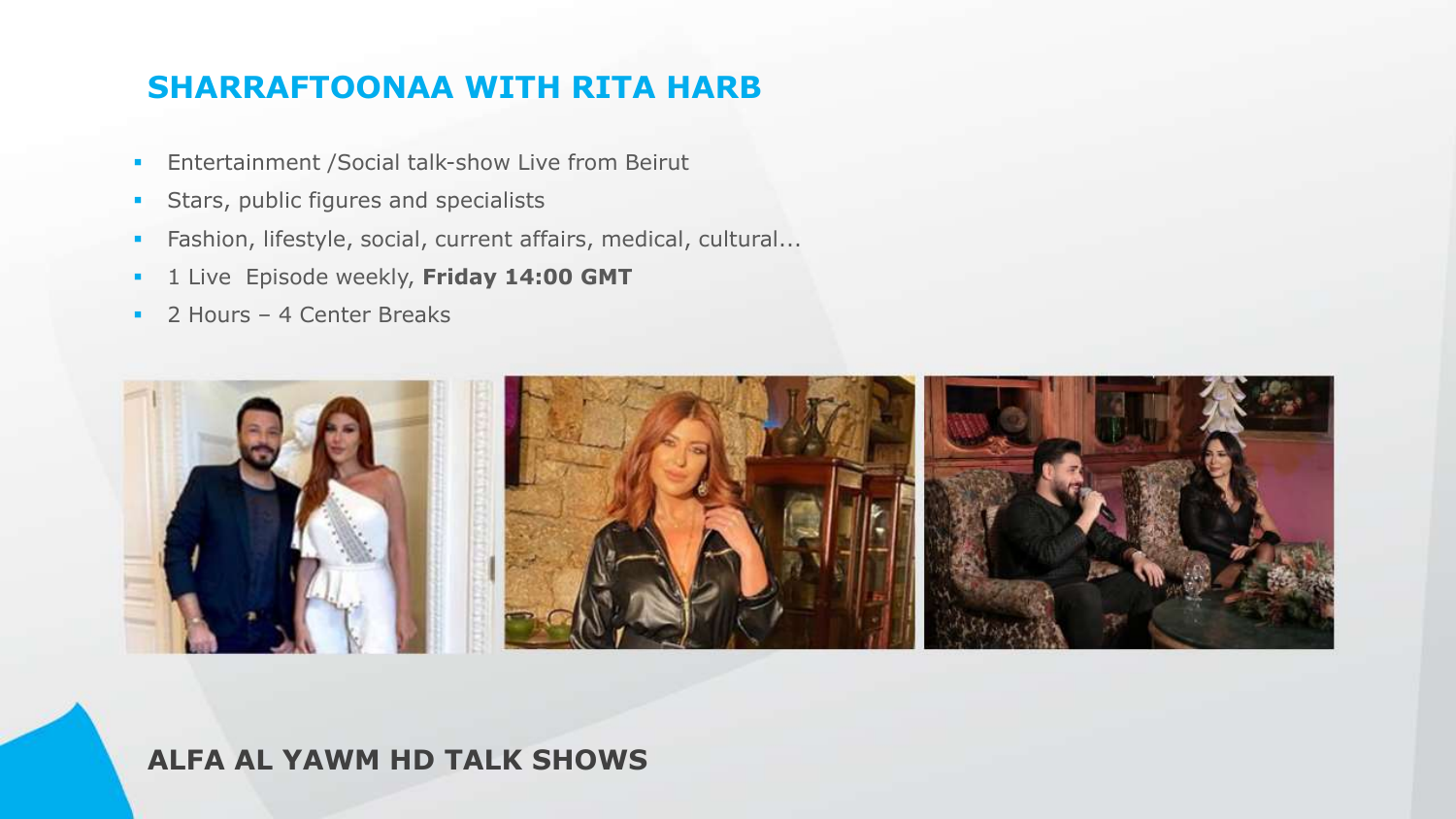- **EXECUTE: Artist Interview Program**
- **Hosted by Tamar Avakian**
- **Weekly interview with stars about their future** plans, new projects and ambitions.
- 1 Episode weekly **Thursday 17:30 GMT**
- **1 Hour 2 Center Breaks**

# **RELAX INSIDE LOOK**

- **EXEC** Celebrity Interview Program
- **EXECUTE: Stars Interviews presented by Diana Rizk**
- **EXECUTE:** Weekly interviews with stars and public figures
- **EXECUTE:** An Inside Look behind the camera & the scenes.
- 1 Episode weekly **Friday 17:30 GMT**
- **1 Hour 2 Center Breaks**

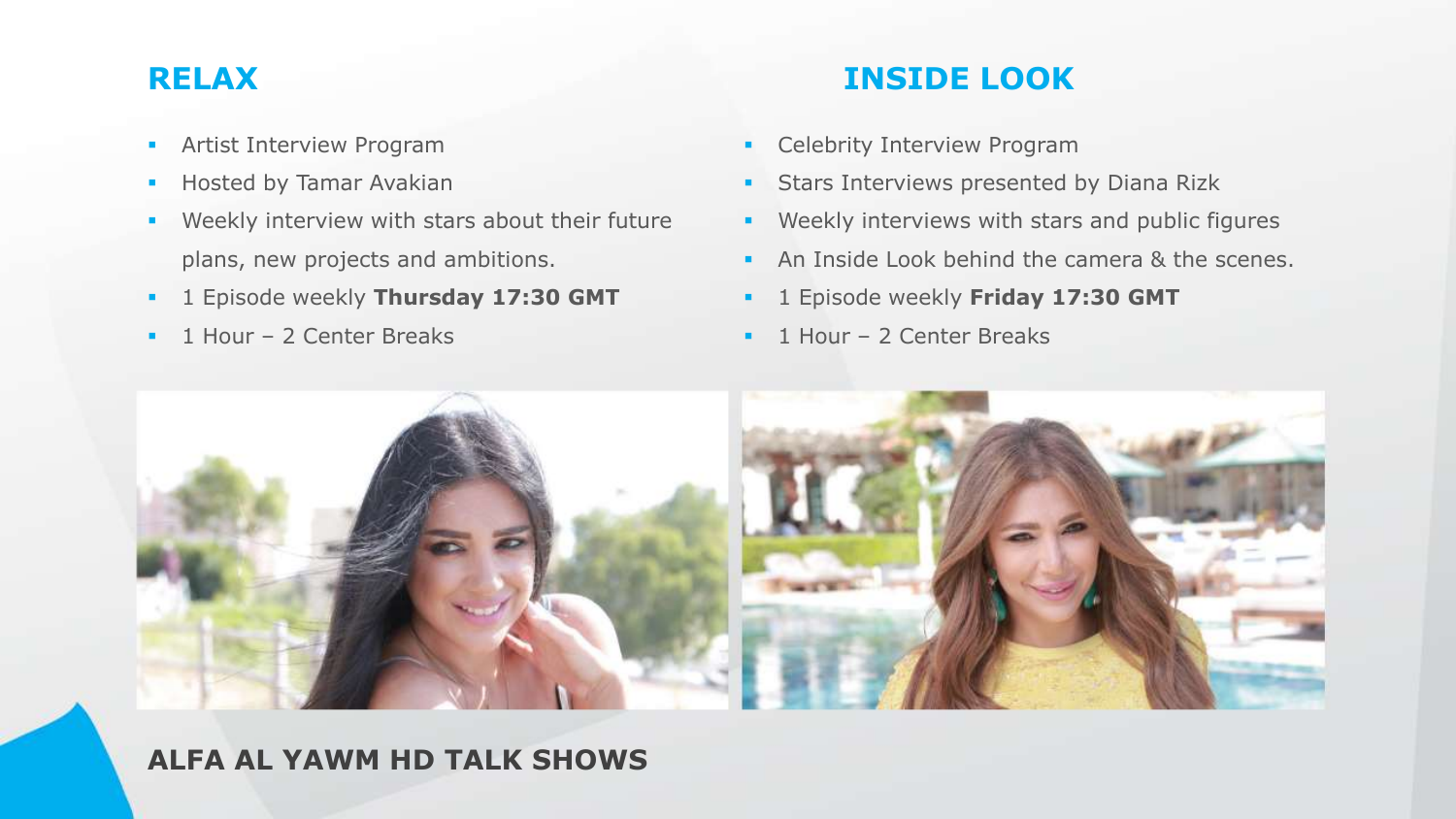### **ALFA SERIES HD**

- The Jewel of Arabic Drama, Daily drama, passion, emotions.....
- 24 hour Arabic thematic channel
- **•** Drama, tragedy, thrillers, romance, comedy, history... plus the most popular TV Classics.
- **EXECT LEGT UP WINDOW EVERY Friday & Saturday, 5 episodes back-to-back**
- Alfa Series+2 HD offers the convenience of a time-shifted channel +2 hours.



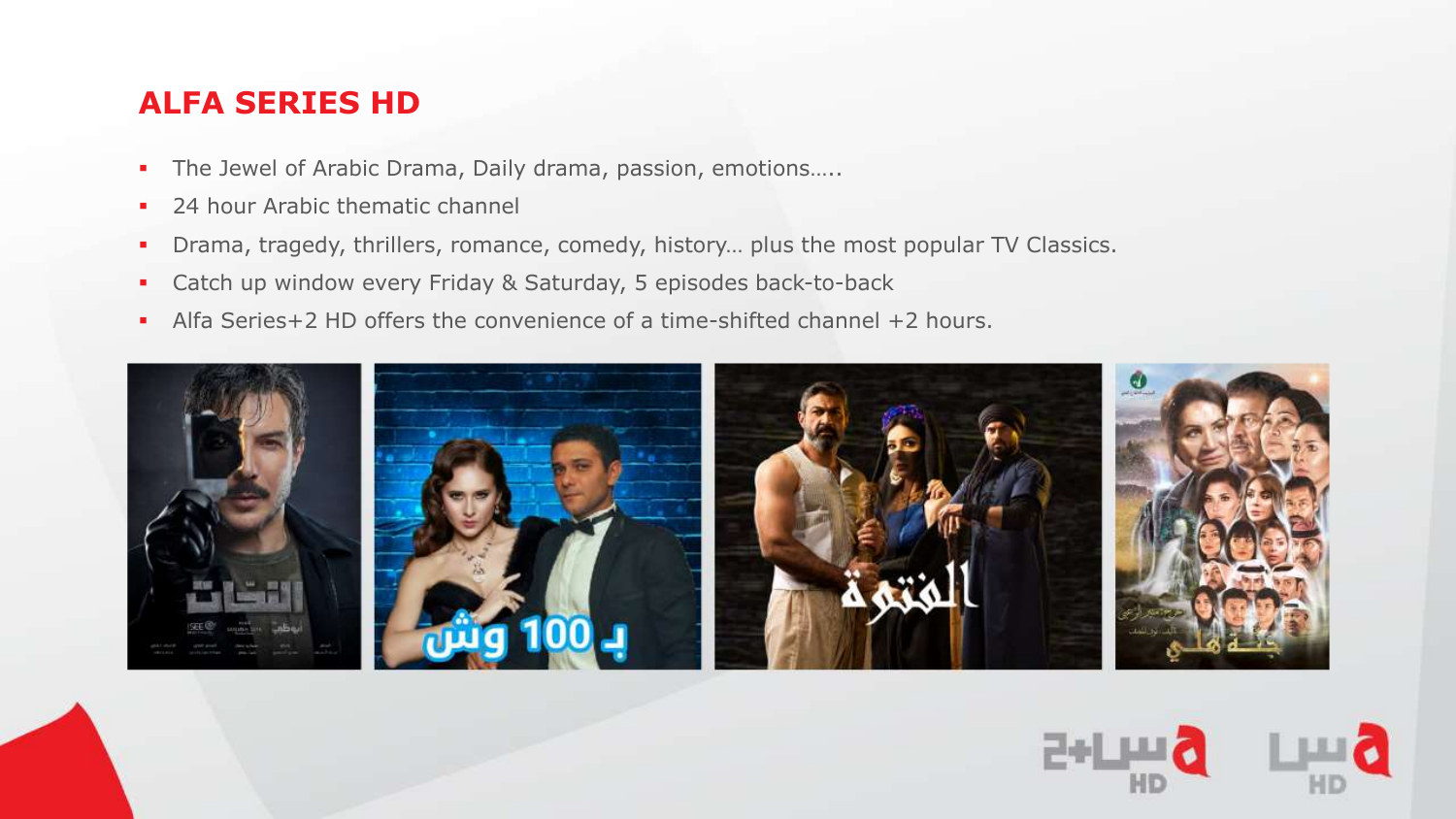### **ALFA CINEMA 1**

- **•** Directly from the cinema screen to your home screen
- Wide range of cinema premieres & contemporary films from all over the region
- Weekly premieres, exclusive 1st see TV titles and award winning films
- **Uncut** & **uncensored**, **no breaks**



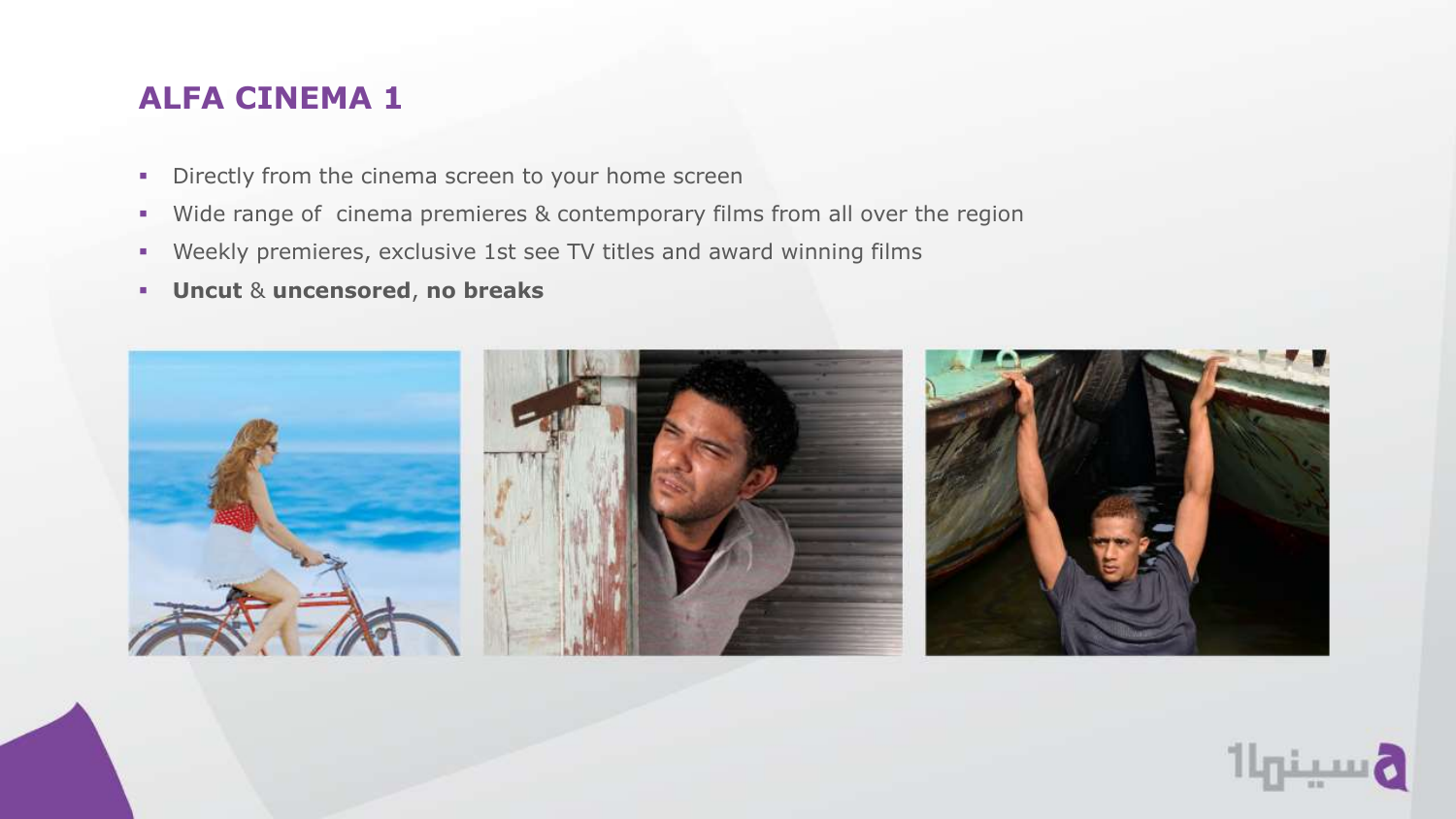# **ALFA CINEMA 2**

- Wide range of **classic films**
- **·** Timeless movies From Egypt, Levant and North Africa
- **No breaks** or cuts for **uninterrupted**



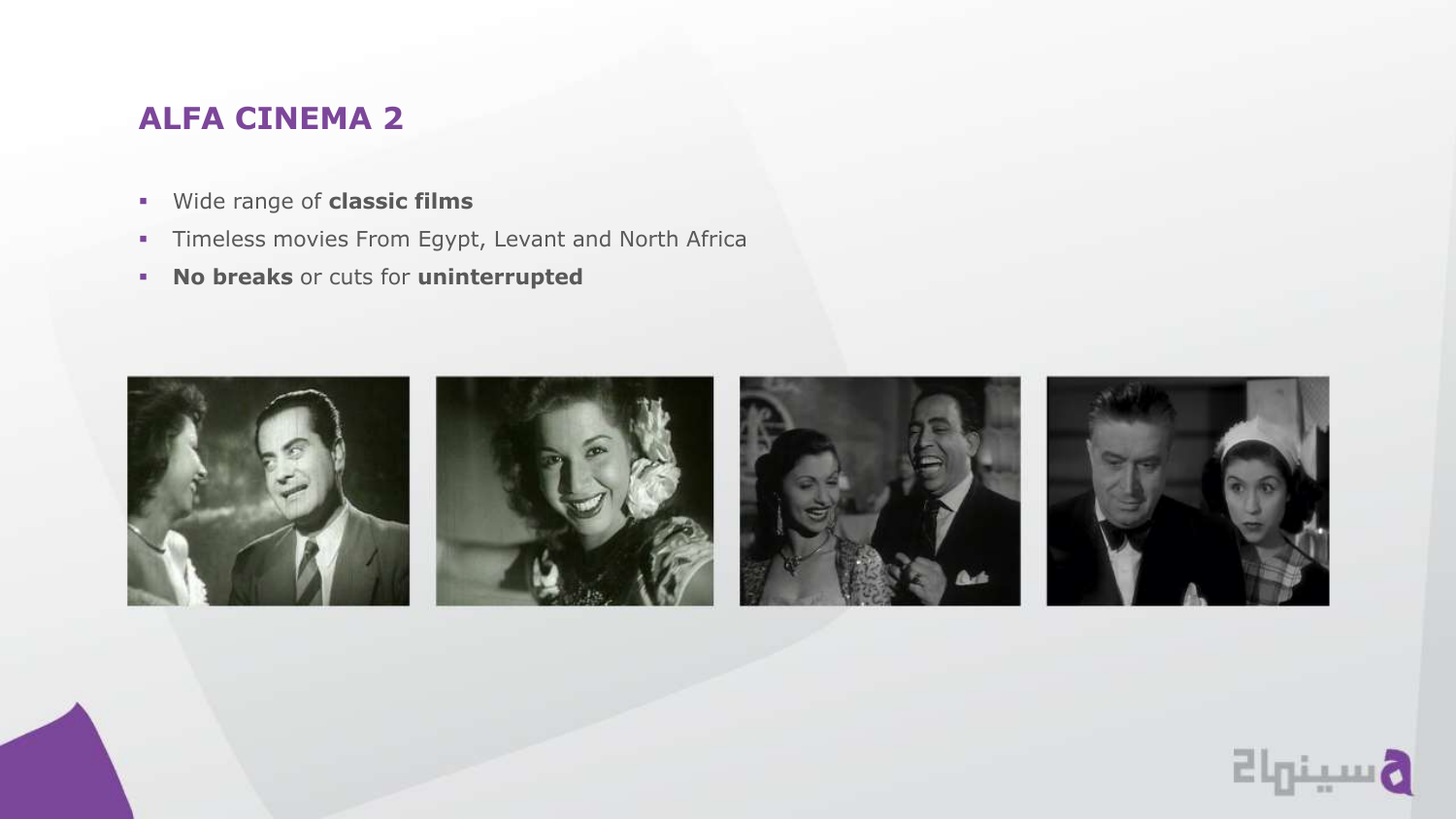# **ALFA MUSIC NOW**

- Pure music, Uncut, uncensored, uninterrupted
- **Exercise** Latest Releases, hits & Class A Stars
- **Regional Non-stop music mix**
- Unique Blend



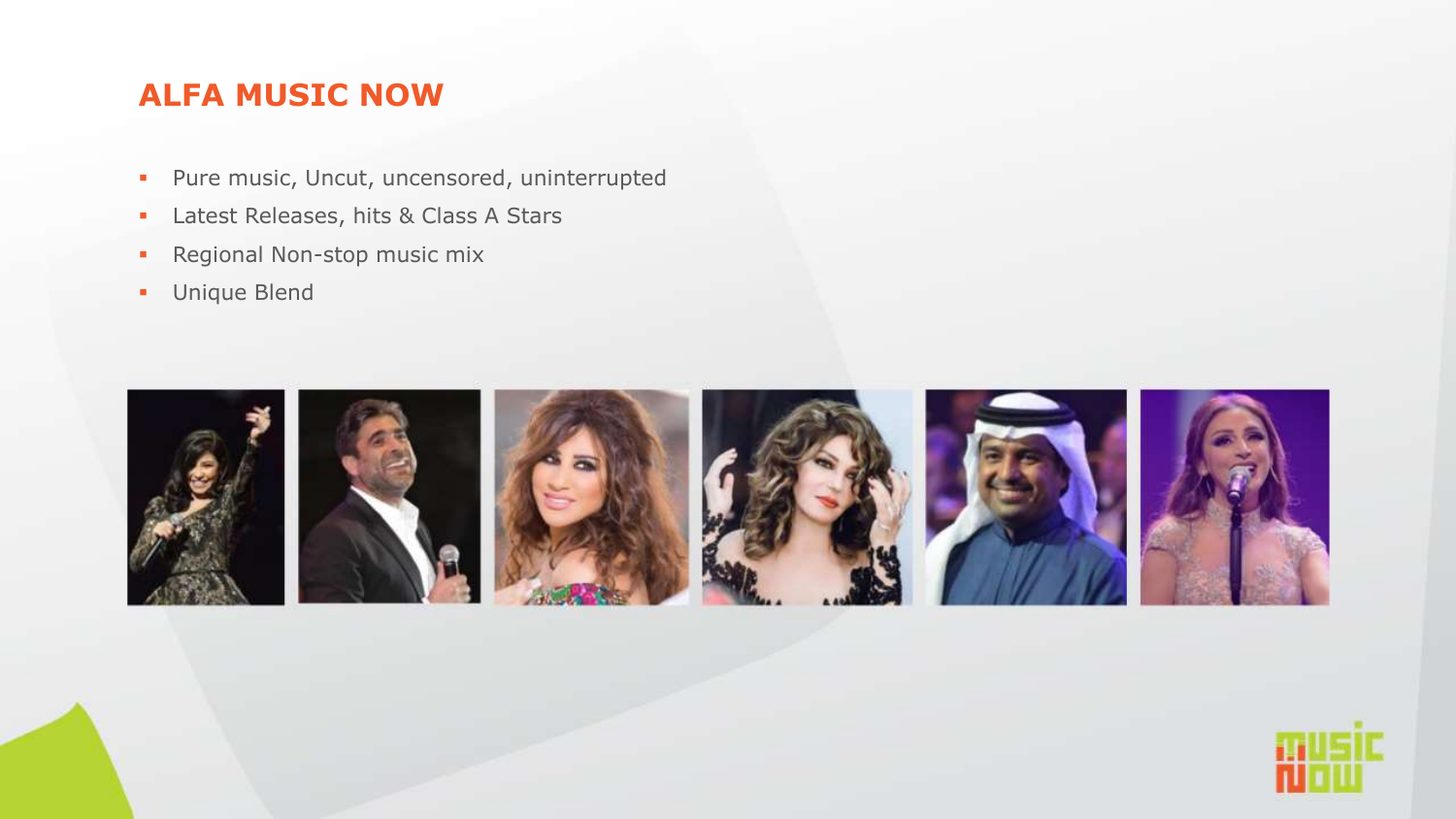# **ALFA FANN**

- **Classic Arab Music**
- Regional music productions
- Concerts, Mahrajanat, Gulf singers …
- A tribute to Arabic music at its best